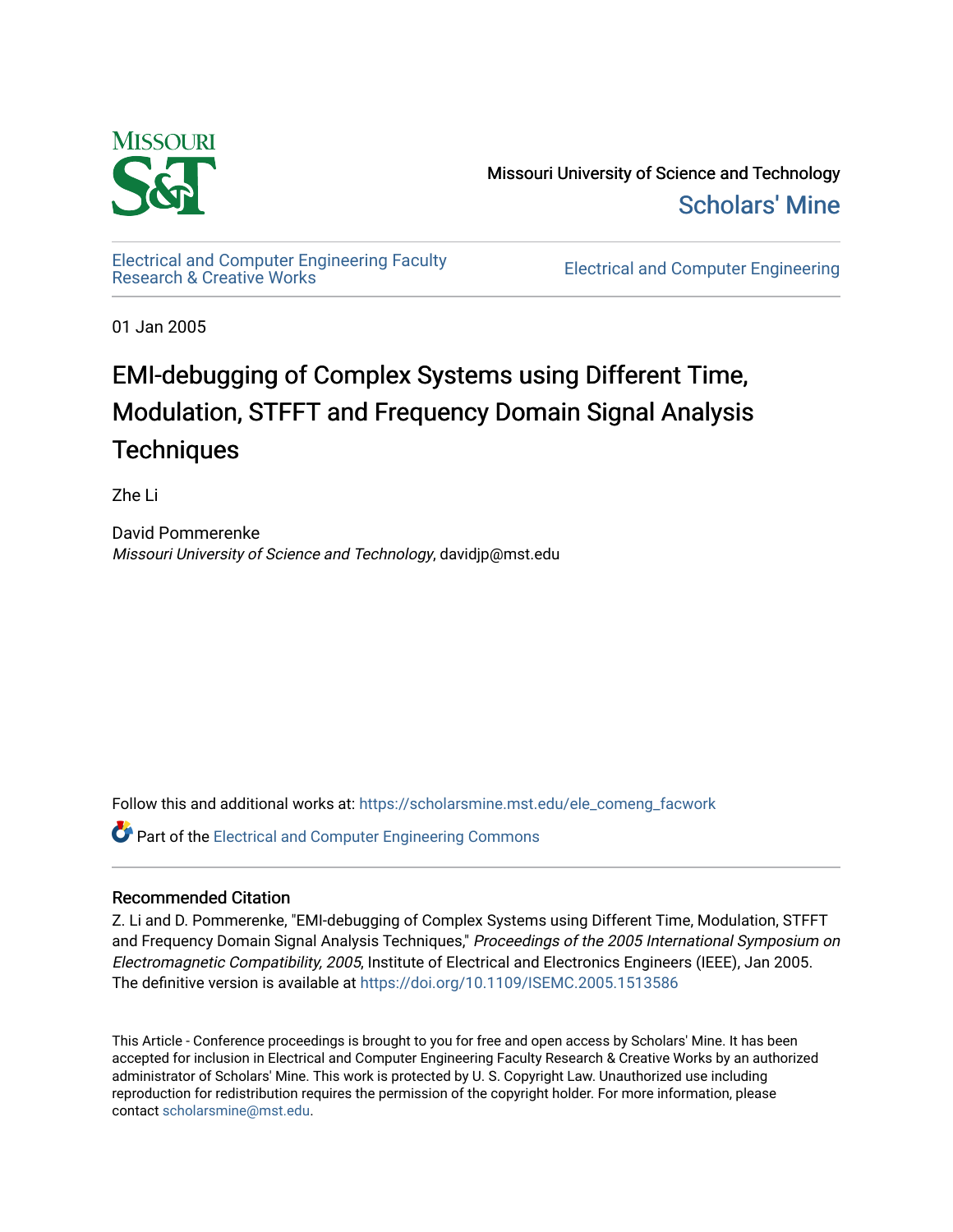# EMI-Debugging of Complex Systems using different time, modulation, STFFT and Frequency Domain Signal Analysis Techniques

Zhe Li, David Pommerenke Electromagnetic Compatibility Laboratory Department of Electrical and Computer Engineering University of Missouri-Rolla, Rolla, MO 65409

*Abstract***— One faces a difficult situation in EMI debugging if multiple sources radiate at the same frequency, especially, if little details on the EUT are provided. In this paper, we apply and compare a set of signal analysis techniques for identifying radiated emission sources. First, theoretical background of Joint Time-Frequency Analysis (JTFA) is given and an algorithm using Short-Term Fast Fourier Transform (STFFT) approach is applied for the data analysis. STFFT analysis provides an exclusive insight into time-dependent emission processes. Also, narrow span and zero span spectrum analysis are discussed. Special emphasis is given on signals sideband characteristics.** 

*Keywords-JTFA; Fast Fourier Transform (FFT); STFFT; Zero Span; Sidebands; Dithered Clock* 

#### I. INTRODUCTION

Every experienced EMC engineer knows a multitude of EMC analysis techniques. The art of solving a complex EMC problem lies in the application of the right method at the right time. The scope of techniques covers probing methods, shielding, signal analysis etc. Illustrating all is obviously beyond this paper. This paper concentrates on signal analysis techniques that span from the time domain via the intermediate modulation and STFFT domain into the frequency domain. The paper is organized along results mainly obtained from one EUT.

The EUT exhibited the spectral signature show in Fig. 1:



**Fig. 1:** *Spectral signature of an EUT. The arrows indicate frequencies that are analyzed further to illustrate the signal analysis techniques*.

#### II. BETWEEN TIME AND FREQUENCY DOMAIN: JOINT TIME FREQUENCY ANALYSIS (JTFA)

Engineers are naturally acquainted to use either time or frequency domain. For example, a sine wave codes to a Dirac pulse if its Fourier analysis is performed. The reason is that the Fourier analysis determines the correlation between the signal and a large set of sine waves. If the frequencies match, the "correlation" is one. With conventional spectral analysis we are having difficulties to identify the time history of a signal (although sidebands occur as an effect time variation of a signal).

However, there are infinite number of signal analysis techniques that lay between time and frequency domain. They all have in common that they analyze how the spectral content of a signal evolves with time. To stay within the example of the sine wave above, one could find the correlation of an input signal with a short burst of sine waves (maybe a few periods long). The "correlation" would be one, if the input signal is at the same frequency and occurs at the same moment in time as our burst of sine. Following along this thought, we see that optimal analysis of a signal is performed if we search for the "correlation" with a signal that equals the input signal.

In numerical implementations, the Fourier analysis is implemented as FFT. The method above, which correlates with a short burst of sine wave is implemented numerically as the Short Term FFT. Other choices of Joint Time Frequency Analysis (JTFA) techniques are Wigner-Vill distribution, Gabor expansion, Wavelets and Short-Term Fast Fourier Transformation and etc [1]. We skip a detailed discussion of advantages of the different techniques and limit our self to the STFFT, mainly because of its easy implementation and fast calculation.

The data that needs to be processed must be a long time domain record. In our examples we typically use 2 megasamples of data taken between 1-20 GS/sec. For example, if 1 GS/sec is used, a time history of 2 ms is recorded. This is typically sufficient for switched power supplies as they have switching frequencies from kHz to several MHz. However, other processes might have a longer cycle time, such that either many records need to be taken or an oscilloscope having a deeper memory needs to be used.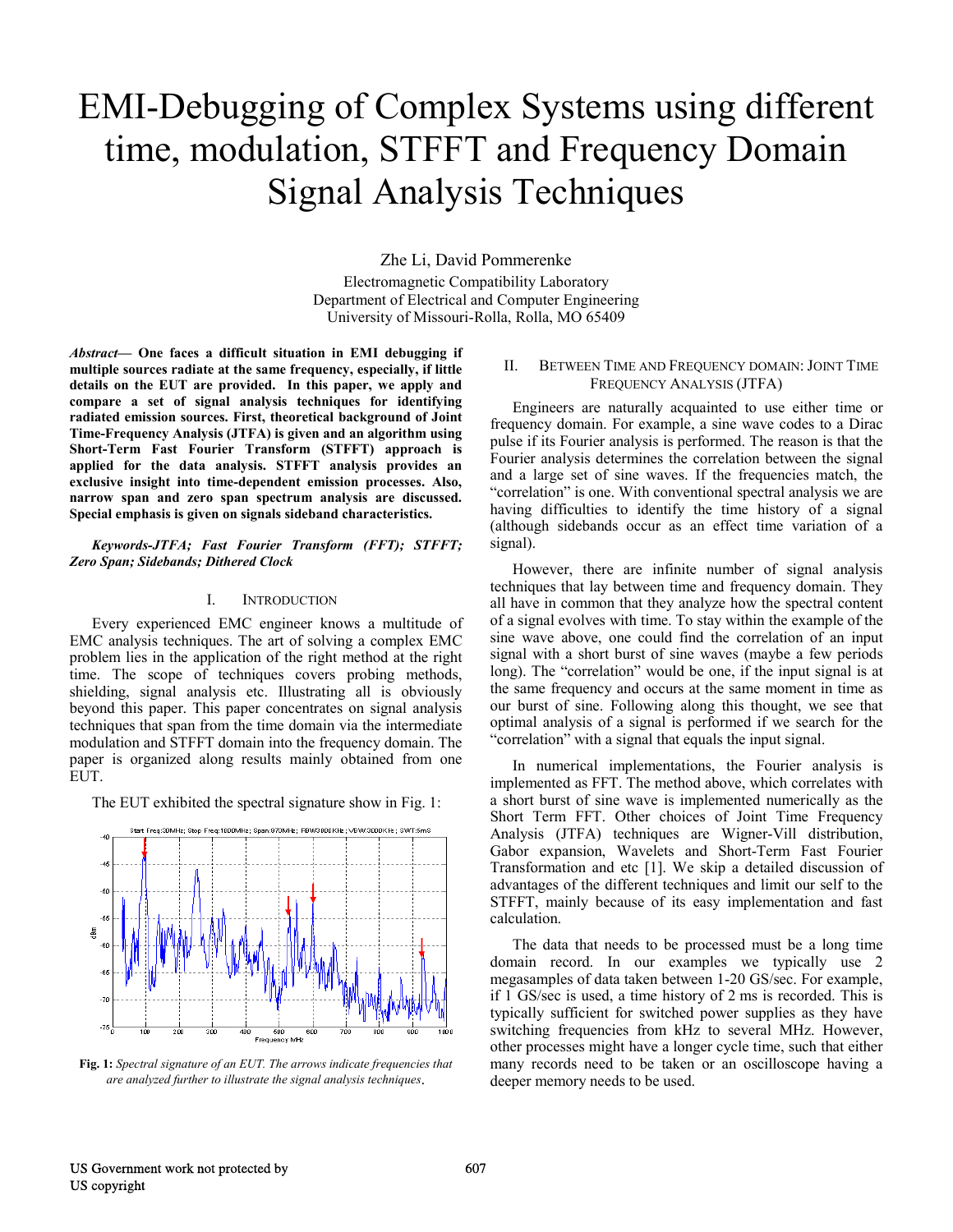The STFFT implementation [2] splits the signal into overlapping segments, windows each and performs a zeropadded, length NFFT discrete Fourier transforms. The main parameters that allow moving between pure time and pure frequency domain is the length of each segment. If, e.g., the segment length would be set to be equal to the total record length, then a pure FFT would be performed. For our analysis between 100 and 2000 segments are typically used. A shorter segment improves the time resolution on expense of frequency resolution.

#### *Example 1: Signal at 930 MHz*

As seen in Fig. 1 there is an emission at around 930 MHz. Using a span setting of 2 MHz/div the signal appears as shown in Fig. 2



**Fig. 2:** *Signal around 930 MHz using 2 MHz/div and peak detection*.

Without further information one would have difficulties to understand the type of signal. However, the STFFT reveals the nature of the signal:



**Fig. 3:** *STFFT of the time domain record recorded at the log-per antenna output, zoomed into frequencies around 930 MHz.* 

The STFFT shows that the signal is a frequency modulated carrier. The carrier base frequency is around 931 MHz modulated by a 33kHz triangular wave. It is a dithered clock. Besides the main dithered clock mixing products are also visible at 860 and 960 MHz.

#### *Example 2: Signal at 600 MHz*

Another signal can be seen at 600 MHz. Its spectrum (spectrum analyzer) is shown in Fig. 4. Again, without further information, one would have difficulties to understand the single peak at 600MHz. The STFFT reveals details:



**Fig. 4:** *Spectrum around 600 MHz using 100kHz RBW and peak detection.*



**Fig. 5:** *STFFT of the time domain records zoomed into the frequency range around 600 MHz.*

The STFFT (Fig. 5) indicates that the spectrum is caused by two signals: One at 600MHz, the other being a harmonic of the dithered clock.

#### *Example 3: Switched Power supply*

Switched power supplies are most often the cause of broadband noise. In systems having multiple supplies it is often difficult to distinguish between EMI caused by individual supplies. Further, the turn-on or the turn-off of MOSFETs can lead to different signatures and, depending on which switching edge is leading to the EMI, different countermeasures are needed [3]. Fig. 6 the STFFT of a time record is shown. The time record has been recorded using a near field probe close to one of the switched power supplies. The lower part of the figure shows the time domain record, the upper the STFFT.



**Fig. 6** *Time domain record (lower half) and STFFT (upper half) detected using a small loop close to a switched power supply.*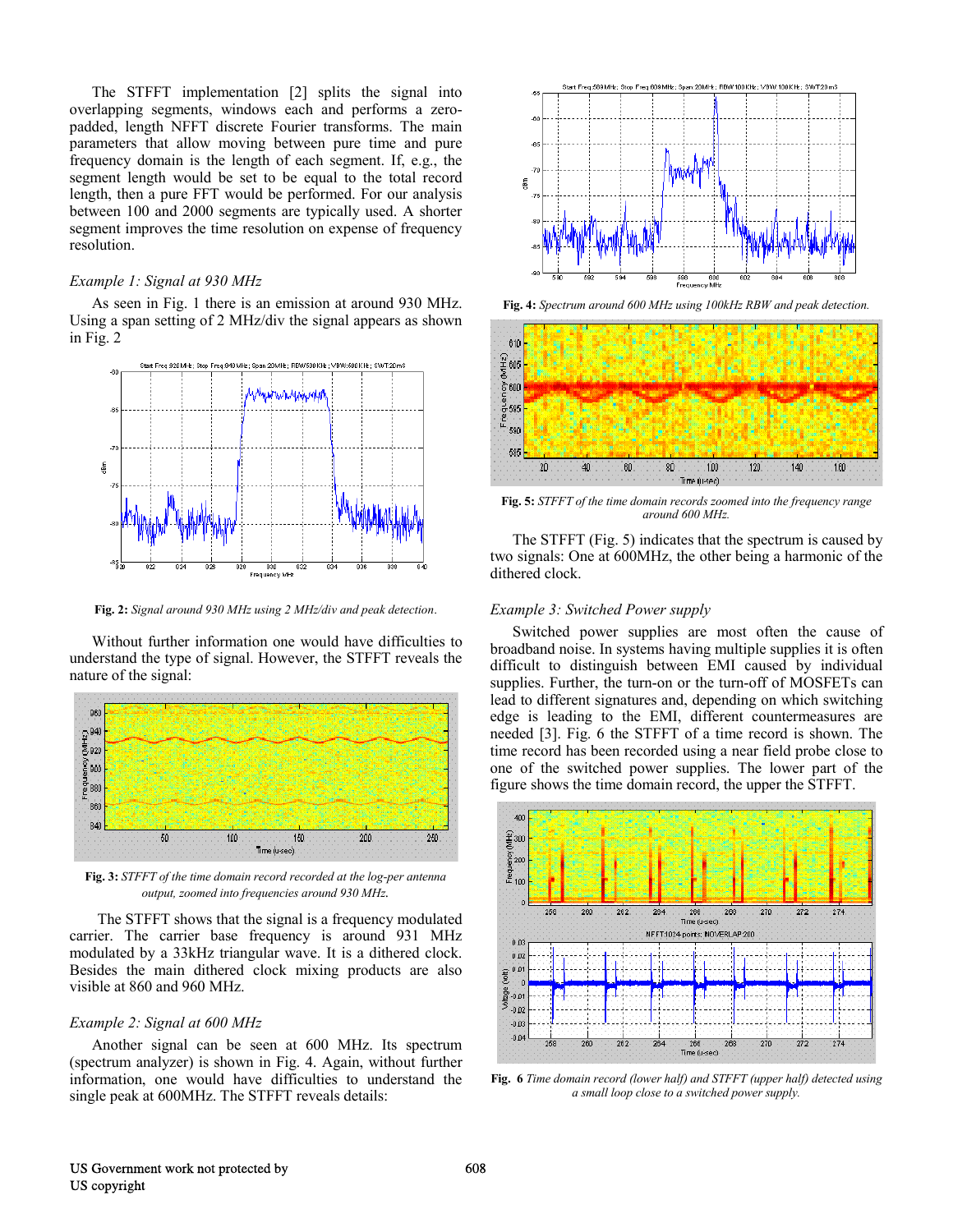The STFFT reveals:

- A switching frequency of about 2 us. Note: The switching frequency is not constant, i.e; this system uses both Pulse Width Modulation and frequency adjustment for regulating the voltage.
- The turn-on of the MOSFET (e.g., at 266 us) rings around 100 MHz.
- The turn-off (e.g., 264 us) rings around 180 MHz.

This power supply did not couple strongly to the outside of the system as the time signature captured at the log-per antenna did not show the same periodicity. However, another supply caused significant emissions.

#### *Example 4: Second Switched Power supply*

A second switched power supply lead to emissions around 100 MHz. The emissions, as seen in a spectrum analyzer using peak detection and 2 MHz RWB is shown in Fig. 7:



**Fig. 7:** *Spectrum caused by a switched power supply as seen at the lop-per antenna output.* 

The STFFT (Fig. 8) reveals details about the cause of the emissions: It is a switched power supply that switches at about 1 MHz. The turn-off of the MOSFET leads to ringing at around 100 MHz.

#### III. SIDEBAND BEHAVIOR

Often, there is information within the small span sidebands of a signal that reveals its origin. For example, the harmonics of a clock will have very little phase noise, if the clock is based on a crystal. However, if the clock has been "processed" via a PLL, then phase noise and possible sidebands are introduced.

An example of two signals that emit on exactly the same frequency is shown below (Fig. 9). However, one of the signals has strong sidebands, the other not. Without analyzing the signal in narrow span, one would have difficulties to identify which of the possible two sources is received at the log-per antenna.

Having two signals at the same frequency poses significant problems in implementing countermeasures. It may lead to counterintuitive results. One example is:

After reducing one signal, the received signal increases!



**Figure 8:** *STFFT and time domain record of a switched power supply having a switching frequency of about 1 MHz.* 



**Fig. 9:** *Narrow span of two signals that occupy the same frequency. The top signal has sidebands, the lower has no sidebands.*

This will occur if the received signal strength was reduced due to destructive interference before the modification was introduced. The modification reduces one of the signals, i.e., the total signal increases as the destructive interference is less efficient thereafter. This effect may be directional (i.e., it only occurs in one direction) or it may occur in all directions. The difference is rooted in the number of antennas involved. If both signals are radiated via the same antenna (e.g., the same cable), then both signals will create similar radiation pattern. However, if both signals are radiated by different antennas, then we might observe some directions in which destructive interference takes place while in other directions additive interference occurs.



**Fig. 10:** *Normal behavior of sidebands and a carrier: A modification changes the sidebands and the carrier by the same amount. This indicates that one signal, having sidebands, is dominating the emissions.*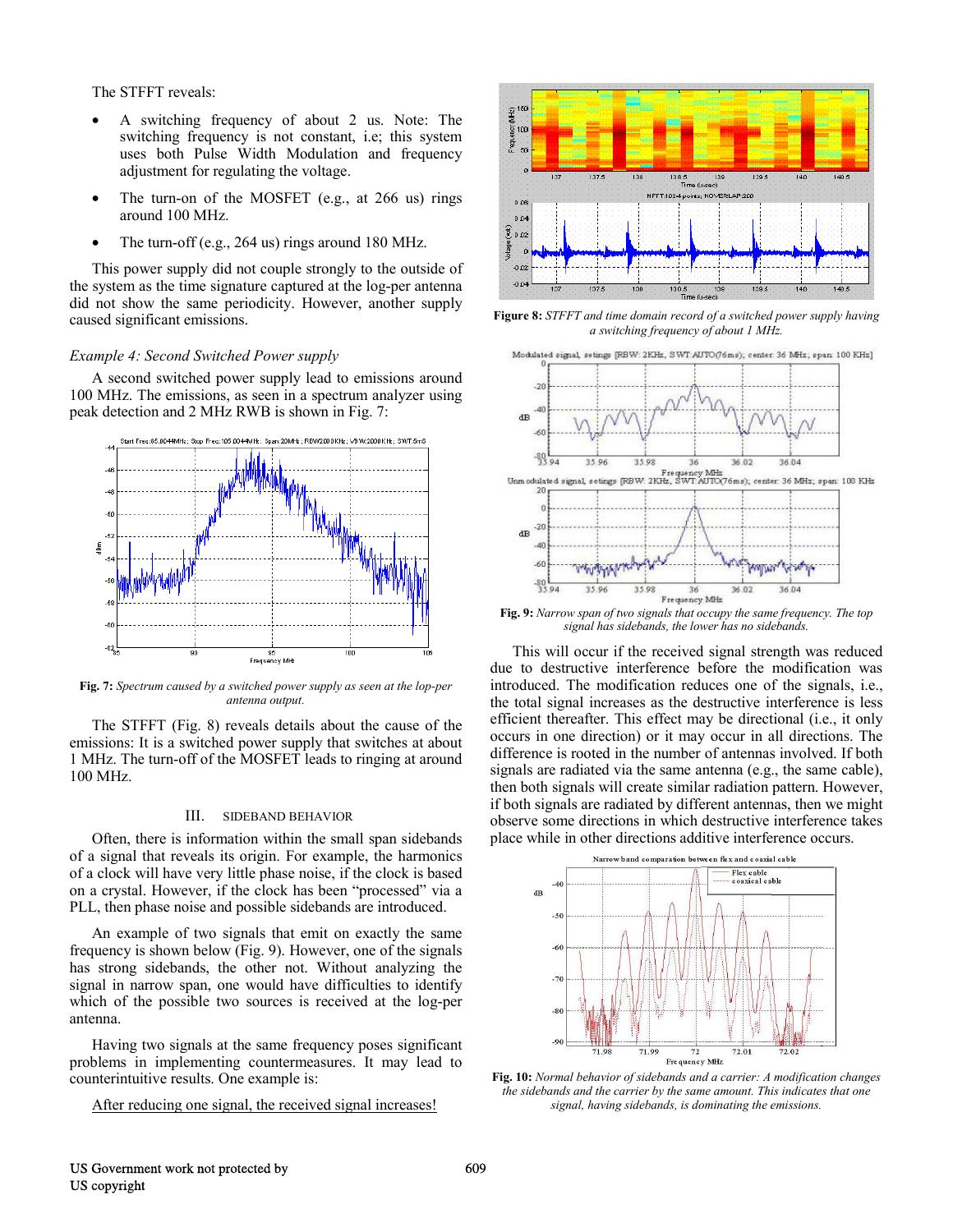#### An effect observed is shown in Fig 11.



**Fig. 11:** *A strong sign of having two sources that radiated at the same frequency. The modification reduces the carrier signal, but the sidebands remain the same. This indicates that two signals, one with sidebands, one without superimpose.* 

If two signals radiate at the same frequency that can be distinguished by, e.g., their sideband or phase noise structure, then it is possibly to identify the fact that two signals are both contributing significantly to the radiation. However, if both signals cannot be distinguished, then the counterintuitive results may lead to delays in the implementation of countermeasures. If one is confronted with a very difficult EMI problem, showing confusing results, one needs to be aware of the possibility superposition in complex, but phase locked systems, analyzing signals in narrow span can help in identifying such situations.

#### *Moving the turntable changes the sideband composition*

Following the example above, i.e., having two signals on the same frequency, but having different sidebands the sideband structure may change upon turning the turntable. This can be observed if both sources are radiated by different antennas. Each antenna has a different radiation pattern. The principle is illustrated in Fig. 12.



**Fig. 12:** *Radiation pattern of two antennas.* 

Depending on the turntable position one or the other source will dominate. Luckily, for this EUT, this will be visible in the sideband structure. In analyzing Fig. 13, one can see that the main signal is reduced by turning the turntable from 86 deg to 191 deg, but the sidebands remain about the same.



**Fig. 13:** *Effect on the carrier and on the sidebands for two different turntable positions.* 

#### IV. SPECTRUM ANALYZER IN ZERO SPAN

In Fig. 14, there is a signal at 535.8 MHz. One could think this is a clock signal. Even using narrow span of a few kHz/div does not reveal strong side bands. However, if zero span is used (the spectrum analyzer then displays the envelop of the AM-modulation of a signal), one can see AM modulation at a frequency of about 67Hz. The resulting sidebands are too close to the carrier to be resolved easily. As the signal shows a strong AM-modulation it is unlikely that it is a clock signal. Most likely the AM modulation is caused by a cycle time that relates to the software on the system.



**Fig. 14:** *Zero span of the signal at 535.8MHz*

#### V. CONCLUSION

Different signal analysis techniques can be applied in EMI debugging. Each of them has its own strength:

- The Joint Time Frequency Analysis is optimal for time dependent signals. Typical examples are switched power supplies and bus signals
- Using a spectrum analyzer in narrow span will allow to investigate the sideband and phase noise structure. Often, this allows to distinguish signals that are on the same nominal frequency.
- Using zero-span the spectrum analyzer is showing AM modulation within the RBW setting. This allows to distinguish AM modulation form PM modulation. Phase modulation sidebands can be the result of PLLs. But in contrast to BUS-signals there will be no amplitude modulation on PLL signals.